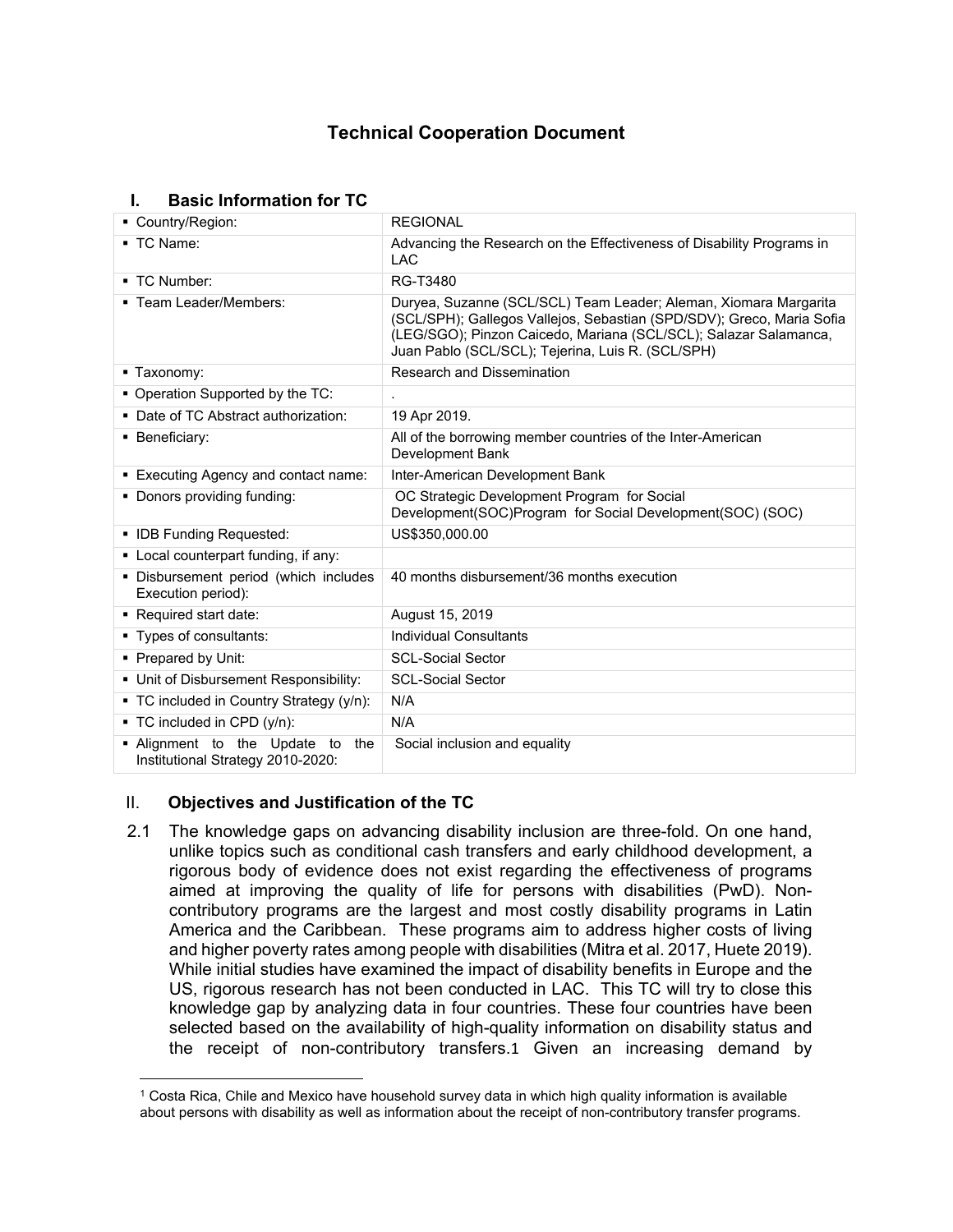policymakers for this type of analysis it is expected that the results of the TC will be applied in the region to the adjustment of an existing program or in the design of a new transfer program to PwD.

- 2.2 Secondly, despite an emerging literature of solid empirical analysis regarding measures of exclusion of persons with disabilities in education, labor markets and health, unreliable measures based on unrepresentative data sources as well as outdated concepts are widely circulated. Through the production and dissemination of an **interactive publication incorporating new estimates and updated frameworks**, this TC will help dispel outdated constructs and move the dialogue toward effective solutions in the region. A senior consultant will extract the main messages delivered in the recently published IDB policy briefs on disability inclusion in the social sector and develop the narrative for the publication. The TC will also support the production of interviews, videos and graphs that will complement the text with engaging examples within a graphic design that is adapted for digital accessibility for people with disabilities.
- 2.3 Finally, the knowledge gap does not only affect the analytical realm but also the **implementation of policies and programs**. The UN Convention on the Rights of People with Disabilities (CRPD) opened for signature just over a decade ago, and within Latin American and the Caribbean, where all IDB member countries have ratified the CRPD, countries are requesting technical support to design policies that advance the inclusion of people with disabilities within the framework outlined by the convention. An experienced consultant will be hired to support countries in the implementation of the CRPD.
- 2.4 The overall **objective** of this TC is to advance the knowledge on the effects of disability policies and programs in Latin America and the Caribbean. Particularly, this TC will assess the effects of non-contributory income subsidies on the quality of life of persons with disabilities.
- 2.5 **Strategic alignment**. This TC is aligned with the Update of the Institutional Strategy 2010-2020 (AB-3008) of the IDB Group as it aims to increase knowledge on the constraints to social inclusion and equality faced by people with disabilities. The TC will provide new information to help eradicate extreme poverty and strengthen the capacity of the governments in the region. Additionally, this TC is aligned with the objectives of the Ordinary Capital Strategic Development Program for Social Development (SOC) (GN-2819-1) as it will deepen knowledge in social areas related to development policies, programs, and projects to foster and promote social inclusion and diversity.

#### **III. Description of activities/components and budget**

3.1 **Component 1. Knowledge deepening and dissemination (US\$350,000).** Through this component, the TC aims at increasing and disseminating the body of knowledge on the effects and next steps of disability programs in the region. Particularly, this component will: (i) finance the preparation of two technical notes measuring the effects of disability policies and programs on the well-being of PwD; (ii) produce and

In the case of Ecuador, the information on disability status and non-contributory transfers is available from administrative data.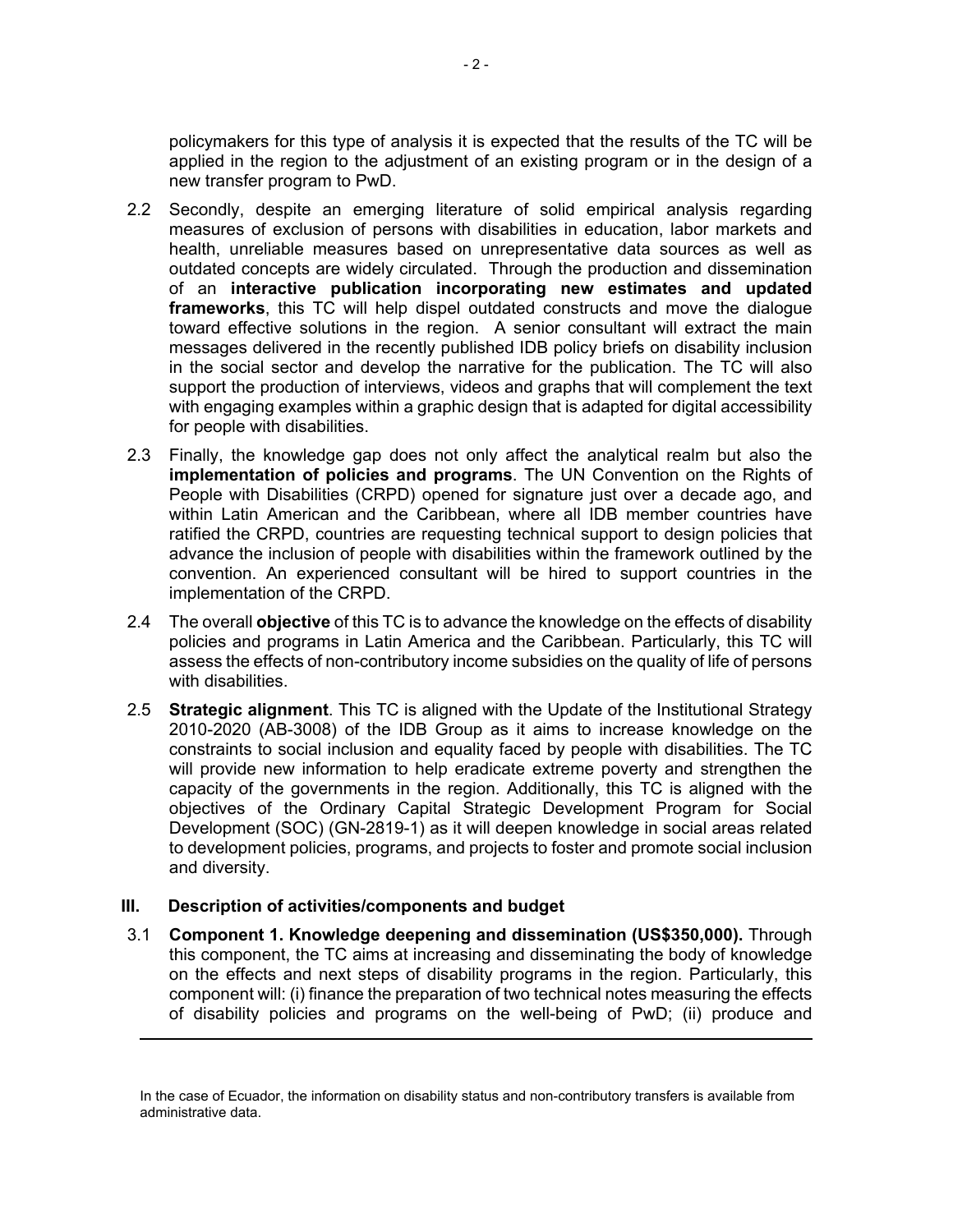disseminate an interactive publication that consolidates knowledge with respect to disability inclusion in the social sector; and (iii) provide technical support to countries adopting and adapting programs and policies to advance disability inclusion.

- 3.2 The first technical note, descriptive in nature, will analyze the relationship between receipt of non-contributory income subsidies and quality of life indicators for PwD, including poverty status and labor market participation using recent household survey data in the region (Chile, Costa Rica, and Mexico). Using administrative panel data in Ecuador for the Bono de Joaquin Gallegos Lara program an additional study will identify the causal effects of receiving benefits; in other words, the second technical note will show the effect of the program rather than correlations.<sup>2</sup> This identification is based on the exogenous exclusion of individuals from the program.<sup>3</sup> Moreover, given that social workers record a rich array of characteristics twice yearly for program beneficiaries, the outcomes studied will cover a broader set of quality of life measures.<sup>4</sup> This study will complement the Bank's support to EC-L1236. Individual consultants hired through this TC will help organizing and analyzing secondary data available, to support the elaboration of the two technical notes.
- 3.3 The interactive publication will compile the most compelling content from policy briefs already published. A senior editor will identify the main messages from each of the policy briefs and will propose a narrative to captivate a wide audience. Additionally, a senior consultant will support the design and implementation of loan operations, technical cooperations and regional public goods promoting disability-inclusive development.

| <b>Activity/Component</b>         | <b>Description</b>                            | <b>IDB/Fund</b><br><b>Funding</b> | Counterpart<br><b>Funding</b> | <b>Total Funding</b> |
|-----------------------------------|-----------------------------------------------|-----------------------------------|-------------------------------|----------------------|
| Preparation of<br>technical notes | Individual<br>consultants                     | \$190,000                         | \$0                           | \$190,000            |
| Dissemination of<br>publication   | Senior<br>consultant.<br>graphic<br>designers | \$50,000                          | \$0                           | \$50,000             |
| Technical support                 | Senior<br>Consultant                          | \$110,000                         | \$0                           | \$110,000            |
| <b>TOTAL</b>                      |                                               | \$350,000                         | \$0                           | \$350,000            |

#### **Indicative Budget**

3.4 The TC will be supervised by the team leader at SCL/SCL, with support from SPD/SDV. A focal point from SCL/SPH has been identified in Ecuador to secure coordination of activities.

 $^2$  The analysis will consider both the effect of being eligible for the program or "intent-to-treat" as well as the effects of the benefit or "treatment on the treated".

<sup>&</sup>lt;sup>3</sup> The identification of the causal effect will be based on the exogenous exclusion of individuals from the Registro Social that occurred over 2016-2017 when the proxy means formula was reclassified to improve the efficiency of targeting poor households.

<sup>4</sup> The results will be cross-validated with additional data sources such as the death registry.